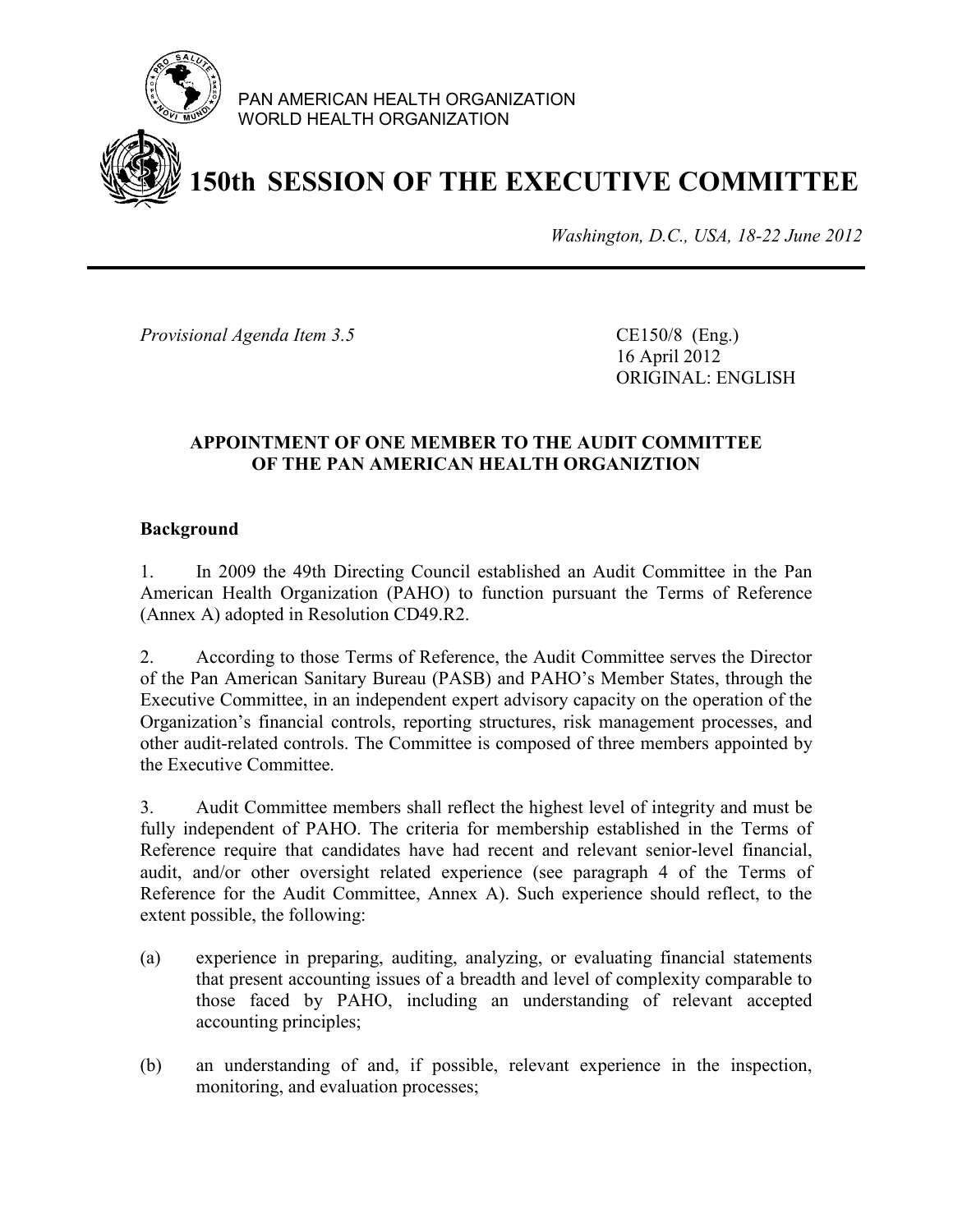CE150/8 (Eng.) Page 2

- (c) an understanding of internal control, risk management, and investigation procedures for financial reporting; and
- (d) a general understanding of the organization, structure, and functioning of international organizations in the UN system.

4. According to the Terms of Reference, the process for identifying candidates for Audit Committee membership requires that the Director of the PASB draw up a list of qualified candidates to be submitted to the Subcommittee on Program, Budget, and Administration (SPBA) for consideration prior to the Session of the Executive Committee where the election is to take place (see paragraph 6 of the Terms of Reference, Annex A).

5. In 2010, after the establishment of the Audit Committee, the Director of the PASB conducted a rigorous and extensive recruitment process to attract a broad pool of highly qualified candidates from which to recommend a short list of candidates for the SPBA's consideration.

6. The Fourth Session of the SPBA appointed a Working Group to review the proposed candidates' qualifications and recommended the following ranked list of candidates to the 146th Executive Committee for consideration: *(a)* Mr. Alain Gillette, *(b)* Mr. Peter Maertens, *(c)* Ms. Carman LaPointe, and *(d)* Ms. Amalia Lo Faso.

7. On June 2010, the 146th Session of the Executive Committee elected Mr. Alain Gillette to serve on PAHO's Audit Committee for a four year term, through June 2014; Ms. Carman LaPointe, to serve for three years, through June 2013; and Mr. Peter Maertens, to serve for two years, through June 2012 (see Resolution CE146.R5).

8. However, one of the selected candidates, Ms. Carman LaPointe, was unable to accept her designation for a three-year term and as a result, the 147th Session of the Executive Committee elected Ms. Amalia Lo Faso to fill the existing Audit Committee vacancy for a three-year term, through June 2013.

9. In accordance with the Terms of Reference of the Audit Committee, members may serve up to two full terms of three years (see paragraph 5 of the Terms of Reference, Annex A).

10. In view of the upcoming expiration of the appointment of Mr. Peter Maertens in June of 2012 and of his excellent service as Audit Committee Member, in 2011 the Director of the PASB contacted Mr. Maertens to inquire as to his availability and interest in serving an additional three-year term. Mr. Maertens confirmed his continued interest and availability to form part of PAHO's Audit Committee and agreed that his name be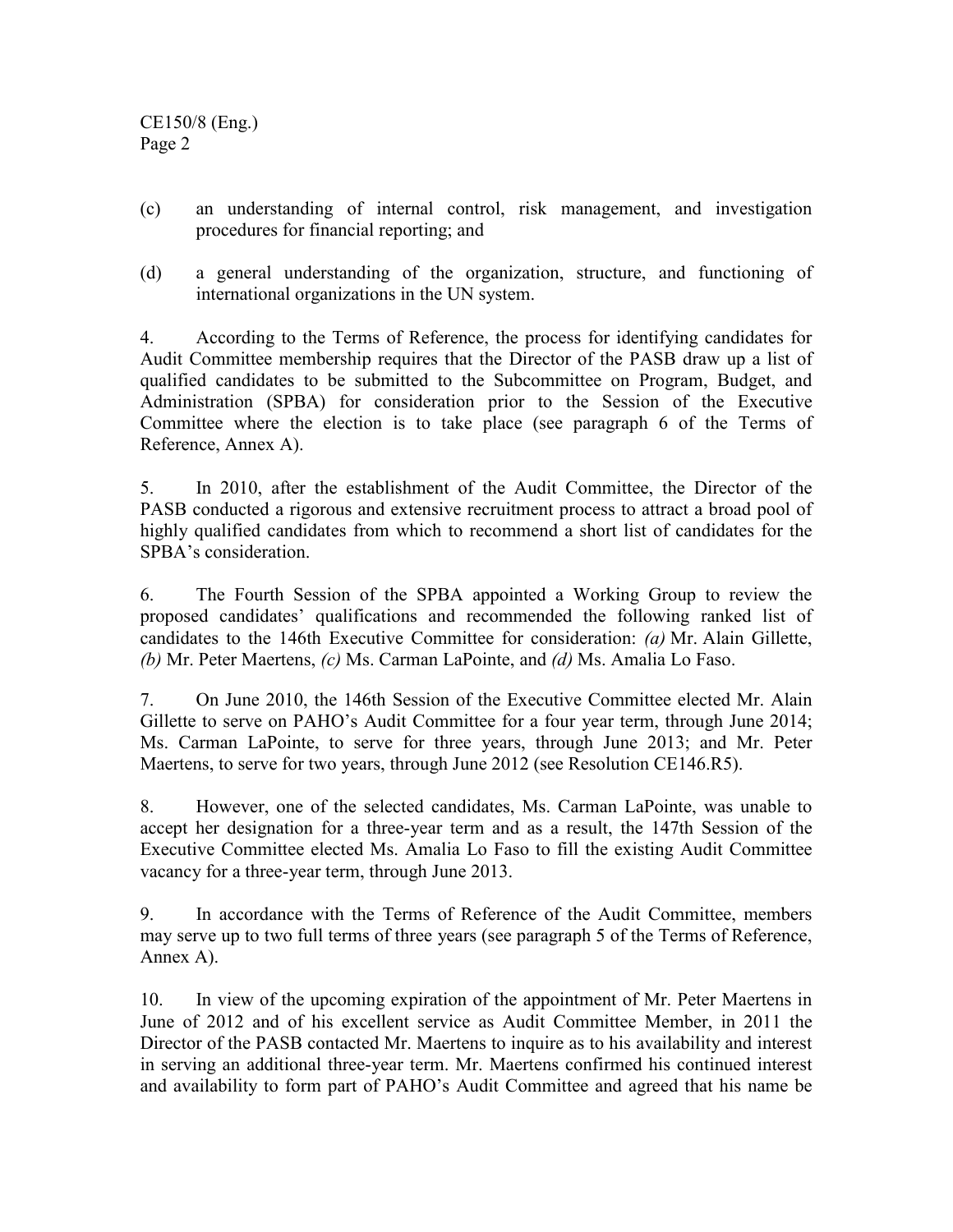submitted to the Sixth Session of the SPBA for consideration to fill the upcoming vacancy.

11. In March 2012, the Sixth Session of the SPBA considered the report prepared by PASB and recommended that Mr. Peter Maertens' name be submitted to the 150th Session of the Executive Committee in June 2012, for re-election to the PAHO Audit Committee, as proposed by the Director of the PASB.

#### **Action by the Executive Committee**

12. In view of the vacancy that will exist in the PAHO Audit Committee upon the expiration of Mr. Peter Maertens' first term and the SPBA's recommendation, the Executive Committee is invited to take note of this report, consider the supporting documentation submitted by the Bureau, and give favorable consideration to the candidacy of Mr. Peter Maertens for the upcoming Audit Committee three-year term, from June 2012 to June 2015.

13. In so doing, the Executive Committee may wish to consider adoption of the proposed resolution presented in Annex B.

Annexes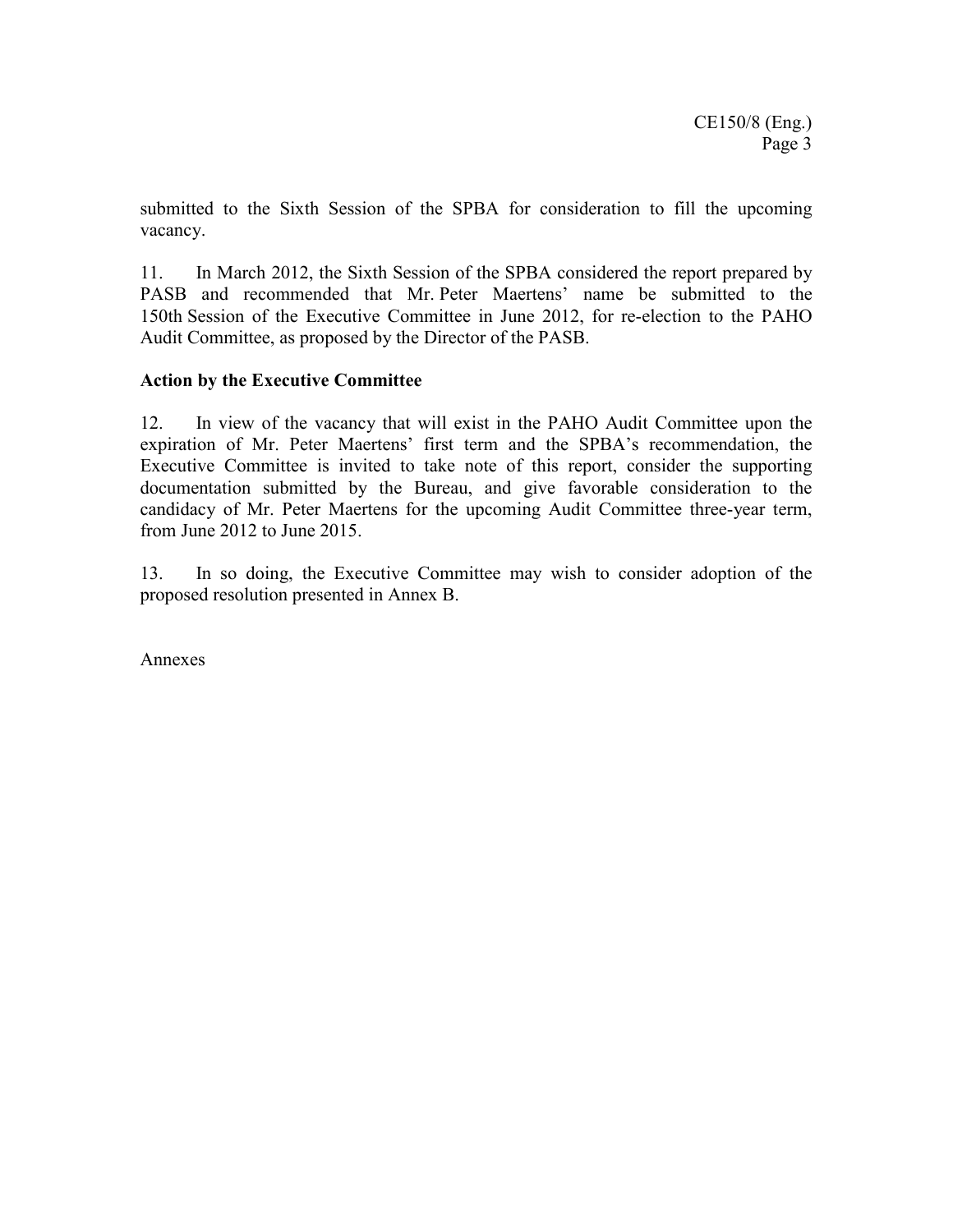#### **TERMS OF REFERENCE FOR THE AUDIT COMMITTEE OF PAHO**<sup>1</sup>

#### **Guiding Principle**

1. An Audit Committee shall be established by the Directing Council of the Pan American Health Organization (PAHO) to exercise an independent consultative function, providing the Director of the Pan American Sanitary Bureau ("the Director") and the PAHO Member States, through the Executive Committee, with advice on the operation of the Organization's financial controls and reporting structures, risk management processes, and other audit-related controls. The Committee shall perform this function through independent reviews of the work carried out by PAHO's system of internal and external controls, including PAHO's Office of Internal Oversight and Evaluation Services, the External Auditor, and the administration and management of the Organization. The work of the Audit Committee shall be conducted in accordance with internationally accepted standards and best practices and in compliance with PAHO's policies, regulations, and rules. The Audit Committee does not substitute the function of the Executive Committee of PAHO or of its Subcommittee on Program, Budget, and Administration (SPBA).

#### **Role of the Committee**

- 2. The PAHO Audit Committee shall:
- (a) review and monitor the adequacy, efficiency, and effectiveness of the Organization's risk assessment and management processes, the system of internal and external controls (including PAHO's internal oversight and External Auditor function), and the timely and effective implementation by management of audit recommendations;
- (b) advise on issues related to the system of internal and external controls, their strategies, work plans, and performance;
- (c) report on any matter of PAHO policy and procedure requiring corrective action and on improvements recommended in the area of controls, including evaluation, audit, and risk management;
- (d) comment on the work plans and the proposed budget of the internal and external audit functions;

<sup>&</sup>lt;sup>1</sup> Annex to Resolution CD49.R2 (2009) approved by the 49th Directing Council.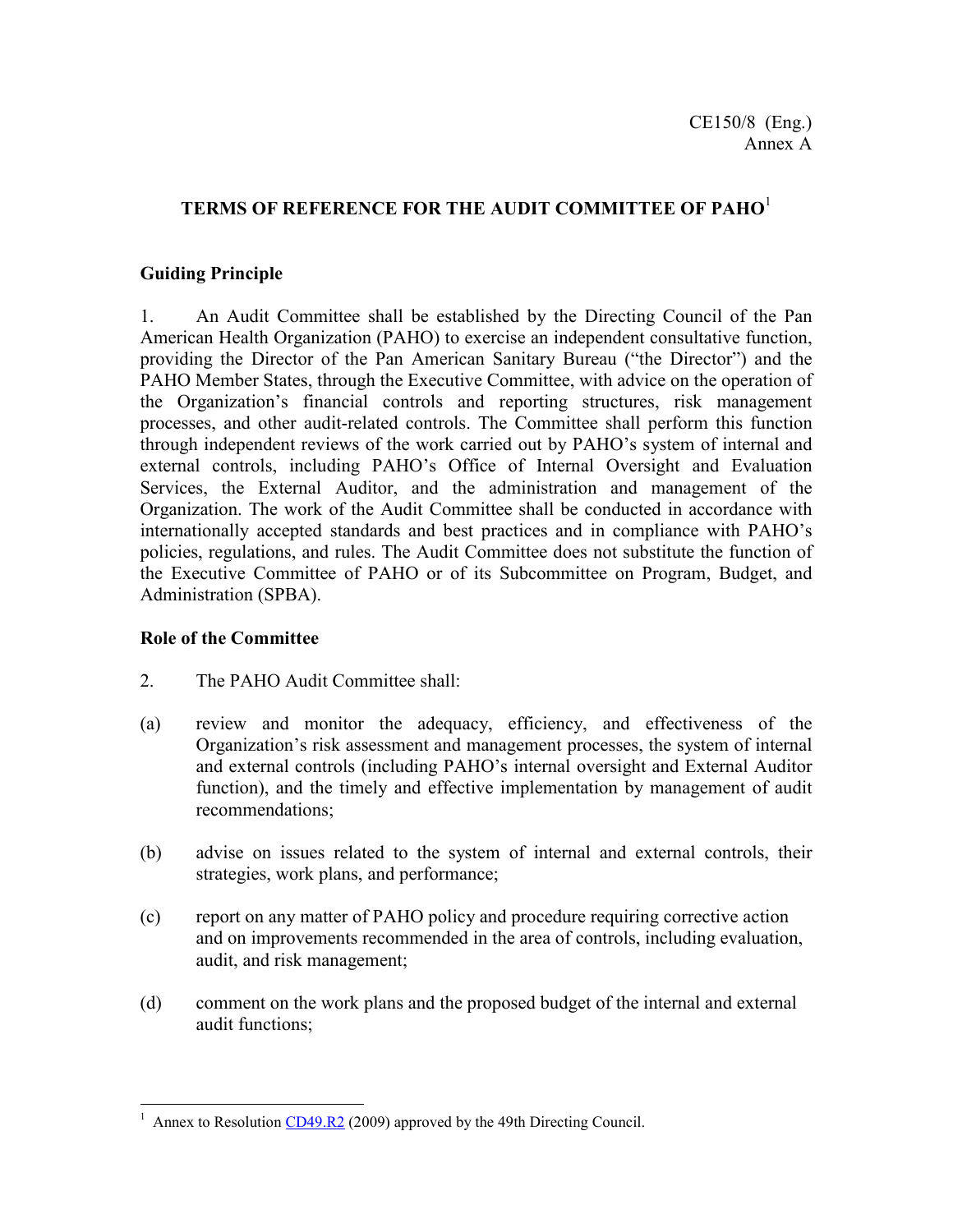- (e) advise on the operational implications of the issues and trends apparent in the financial statements of the Organization and significant financial reporting policy issues;
- (f) advise on the appropriateness and effectiveness of accounting policies and disclosure practices and assess changes and risks in those policies; and

advise the Director in the selection process of the Auditor General of PAHO, and advise the Executive Committee in the selection of the External Auditor.

#### **Membership of the Committee**

3. The Audit Committee shall be composed of three members who shall reflect the highest level of integrity and be fully independent from PAHO. The Audit Committee shall be appointed by the Executive Committee of PAHO. Members shall serve in their personal capacity. Each Member shall serve as Chairperson of the Committee for one year on a rotational basis.

#### **Criteria for Membership**

4. All members of the Committee must have recent and relevant senior-level financial, audit, and/or other oversight related experience. Such experience should reflect, to the extent possible:

- (a) experience in preparing, auditing, analyzing, or evaluating financial statements that present a breadth and level of complexity of accounting issues that are generally comparable to the breadth and complexity of issues faced by PAHO, including an understanding of relevant accepted accounting principles;
- (b) an understanding of and, if possible, relevant experience in the inspection, monitoring, and evaluation processes;
- (c) an understanding of internal control, risk management, investigation, and procedures for financial reporting; and
- (d) a general understanding of the organization, structure, and functioning of international organizations in the UN system.

#### **Terms of Appointment**

5. The Members of the Audit Committee shall be appointed to serve no more than two full terms of three years each. The election cycle shall be fixed upon establishment of the Committee. Members may be reelected for a second and final term of three years,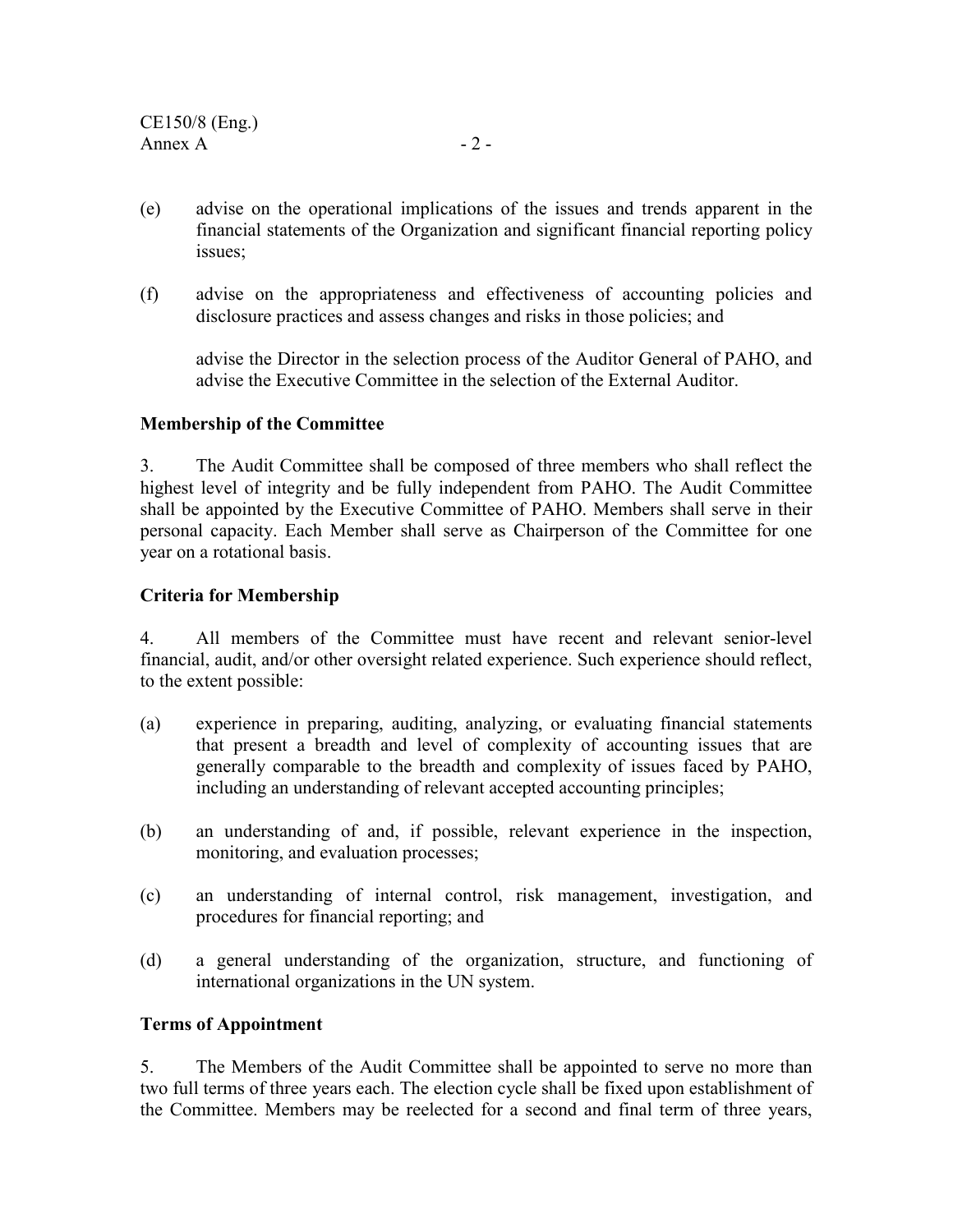with the exception of the initial three Members of the Committee, who shall be appointed by drawing of lots to serve an initial term of two, three, or four years. Former members of the Audit Committee may be reappointed to the Committee subject to not serving more than two full terms.

#### **Call for Proposals**

6. The Director shall recommend a list of qualified candidates. The list will be notified to the SPBA prior to the Executive Committee Session and must include an extended CV of each of the candidates.

7. The list of candidates will be subject to assessment, which may include requests for additional information and subsequent modification. The highest ranked candidates, according to the Criteria for Membership, will be proposed by the SPBA to the Executive Committee for decision.

#### **Responsibility of Members**

8. In performing their functions, Members of the Audit Committee shall neither seek nor receive instructions from any national government authority. They shall act in an advisory, non-executive, capacity and be fully independent from any government or PAHO body, structure, or entity. Members shall be guided solely by their expertise and professional judgment, taking into account the collective decisions of PAHO's Governing Bodies.

9. Members of the Audit Committee shall be required to sign a confidentiality statement at the beginning of their tenure, as well as a PAHO Declaration of Interest Form. Where an actual or potential conflict of interest arises, the Member shall declare such interest to the Committee and will be excused from the Committee's discussion on the corresponding issue.

#### **Meetings and Rules of Procedure**

10. The PAHO Audit Committee shall normally meet in a regular session twice a year. Additional meetings may be scheduled on an *ad hoc* basis as necessary. The Chairperson of the Committee shall determine the timing of meetings and the need for any additional meetings in the course of the year. He/she shall also set the agenda of the meetings, taking into account relevant requests from the Director and/or the Executive Committee of PAHO. The meetings shall be convened by the Secretariat of the Committee on behalf of the Chairperson. Members of the Audit Committee shall normally be given at least four weeks' notice of meetings.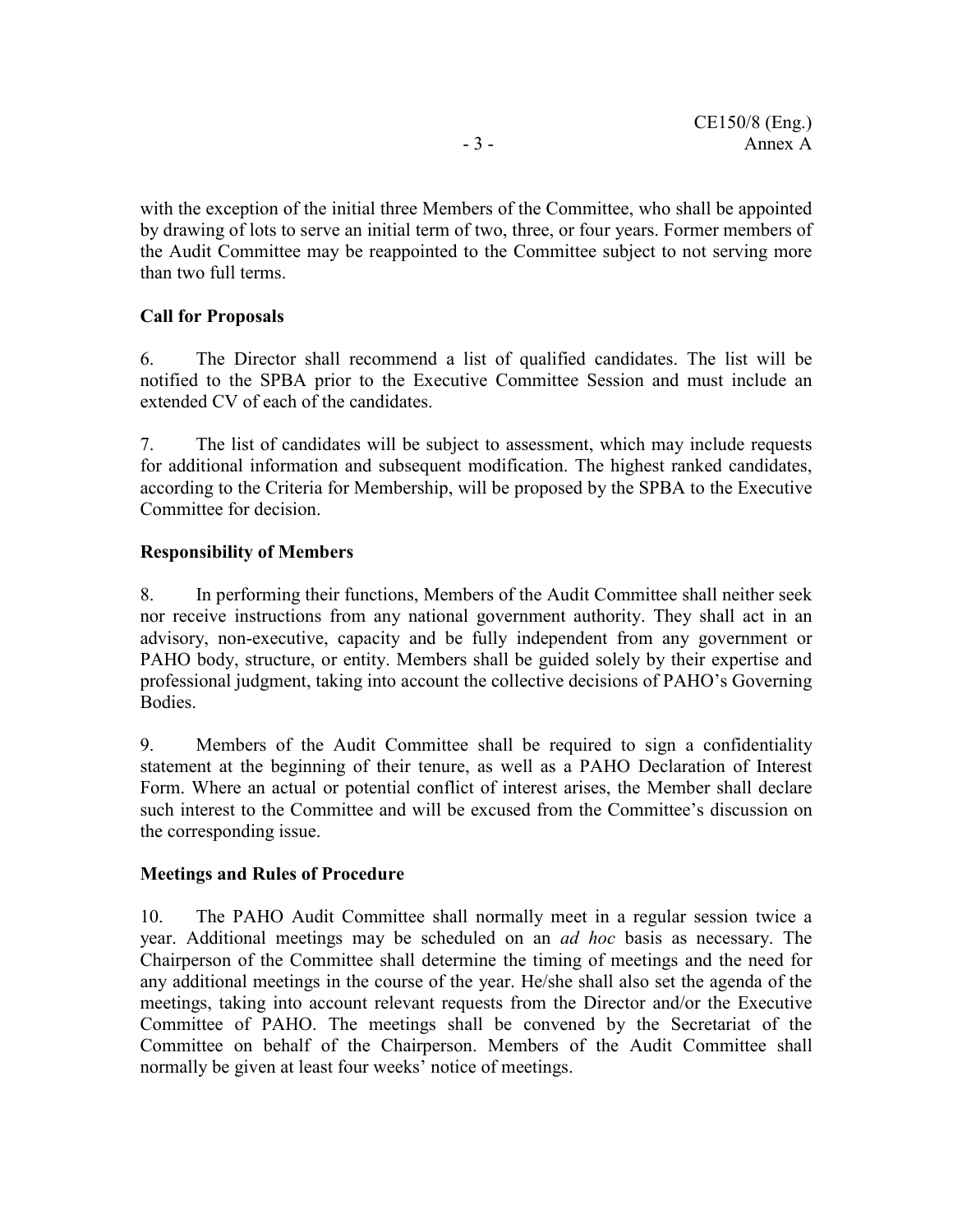11. The Director, the External Auditor, the Auditor General of PAHO, the Director of Administration of PAHO, and the Financial Resources Manager of PAHO shall attend meetings of the Audit Committee at the invitation of the Chairperson of the Committee.

12. The Audit Committee may decide to meet in closed session from time to time as determined by the Committee.

13. The Audit Committee shall endeavor to work on the basis of consensus.

14. Members serve in their personal capacity and cannot be represented by an alternate attendee.

15. The administrative and secretariat support function of the Audit Committee, including the preparation and maintenance of minutes of the meetings, shall be carried out by independent staff hired on an as needed basis for that purpose, and will report directly to the Chairperson on matters relating to the work of the Audit Committee.

#### **Disclosure**

16. The Audit Committee secretariat, observers, and any third party invited by the Committee to attend its sessions shall not make any document or information public without the Committee's prior authorization.

17. Any Audit Committee Member reporting on the Committee's work shall ensure that confidential materials are secured and shall keep other Members adequately informed.

#### **Access**

18. The Audit Committee shall have access to all records and documents of the Organization, including, but not limited to, audit reports and work documents of the Office of Internal Oversight and Evaluation Services, and reports issued by the External Auditors.

19. The Audit Committee shall be able to call upon any PAHO staff member or employee, including senior management of the Organization, and request meetings with any parties, as it deems necessary to obtain information relevant to its work.

20. PAHO's External Auditors and Auditor General shall also have unrestricted and confidential access to the Chairperson of the Committee.

21. The Audit Committee may obtain legal or other independent professional advice if it is considered necessary.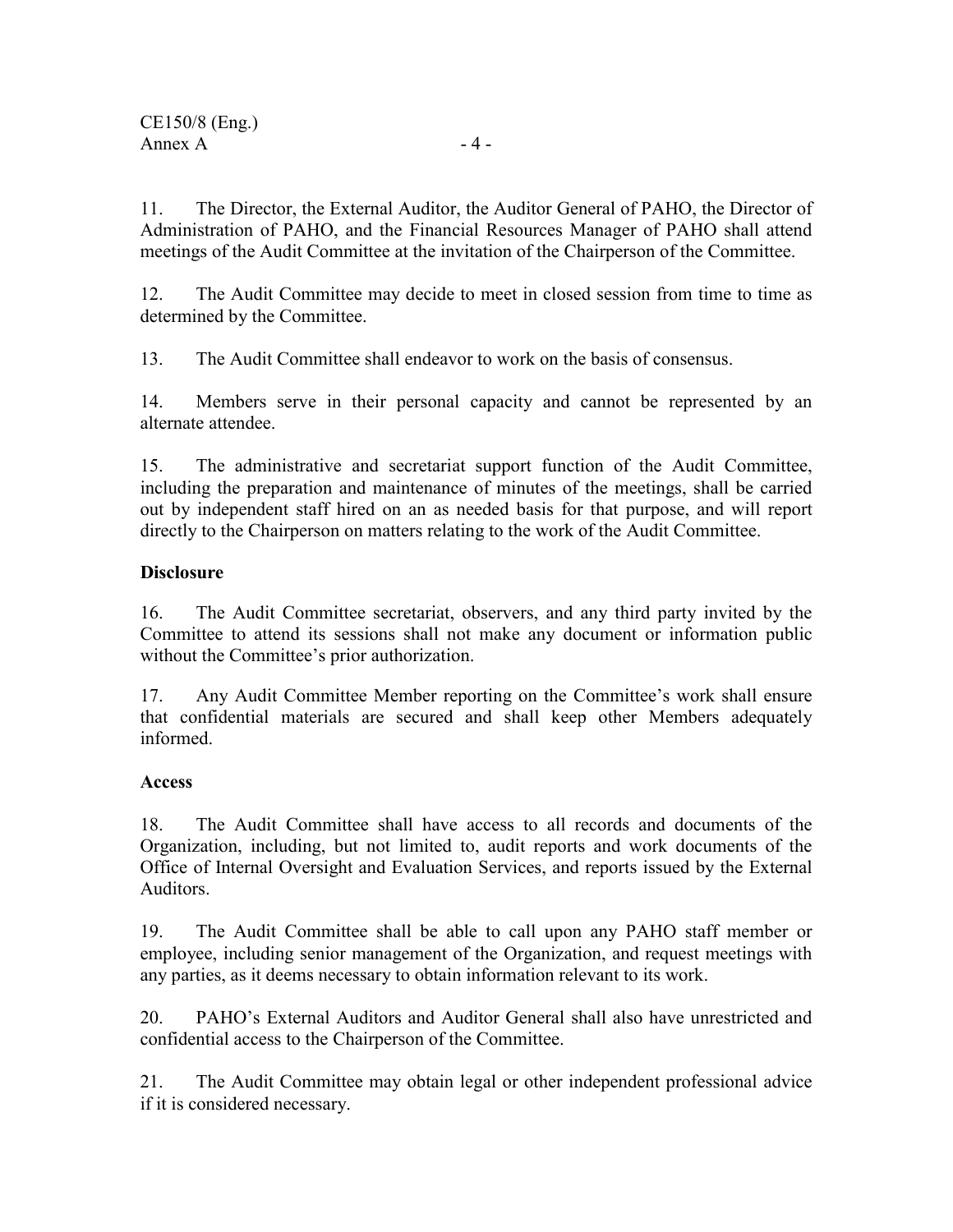#### **Reporting**

22. The Chairperson of the Audit Committee shall interact regularly with and report to the Director on the results of the Committee's deliberations, as well as any issues relevant to its business.

23. The Audit Committee shall prepare an annual report of its work for the Executive Committee of PAHO. The Audit Committee may also prepare *ad hoc* reports as requested by the Executive Committee. The Director shall be given the opportunity to comment on all reports prior to their submission to the Executive Committee.

#### **Resources**

24. The Audit Committee shall be provided with such resources as are necessary to undertake its duties. Funds shall be included in the biennial budget of the Organization to provide for administrative support, travel, and accommodation costs in relation to Committee Members' duties. Such travel shall be conducted in accordance with PAHO regulations and rules. The Members shall serve without remuneration from PAHO.

#### **Review of the Terms of Reference**

25. The Executive Committee will periodically review the output of the Audit Committee, assess its effectiveness and make appropriate recommendations, in consultation with the Director, regarding its membership and Terms of Reference. The Terms of Reference of the Audit Committee may be modified by the Directing Council as necessary.